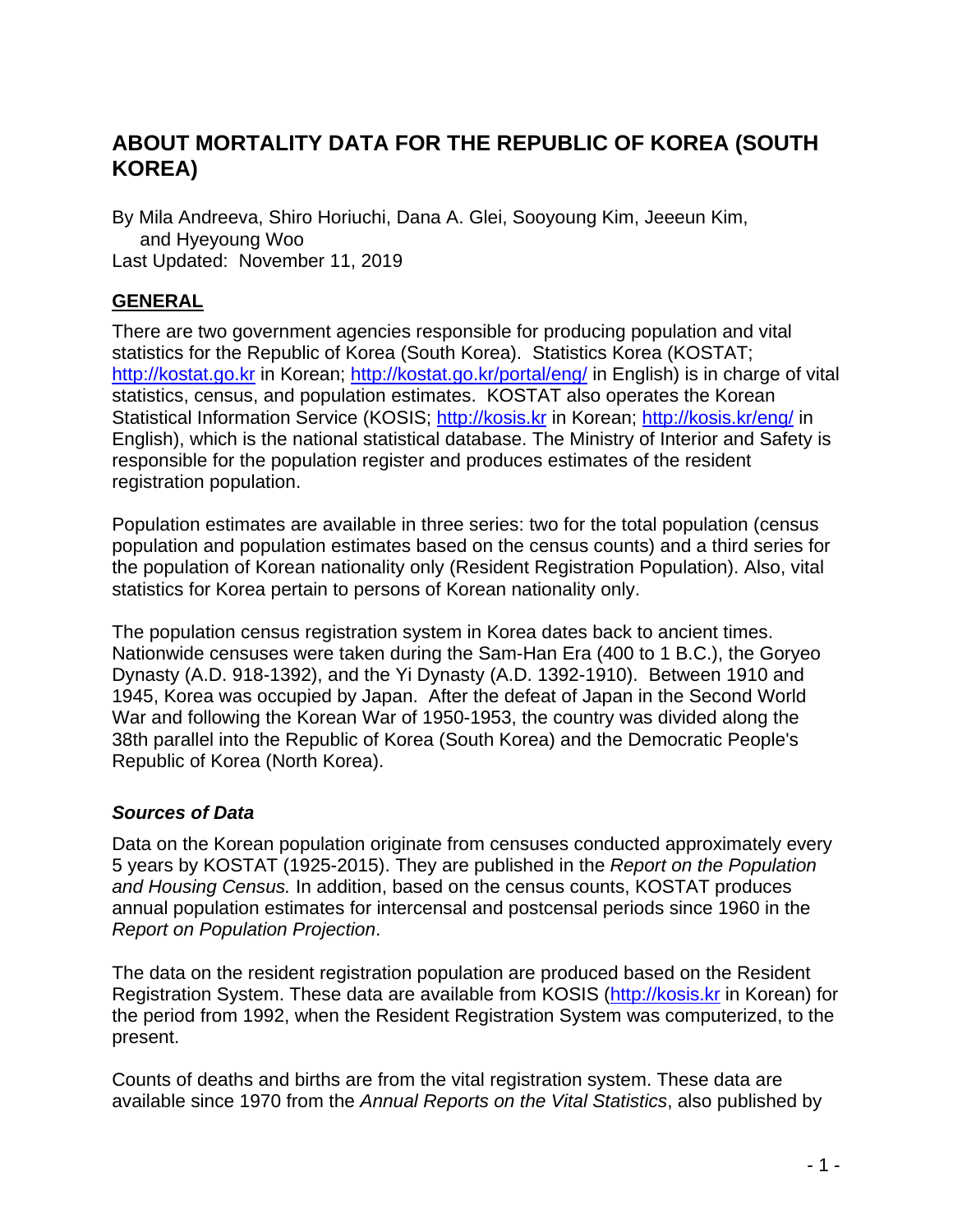KOSTAT. However, the HMD series starts in 2003 because of data quality issues for prior years (see below in the Data Quality Issues section).

# **TERRITORIAL COVERAGE**

There were no changes in territorial coverage for the period covered by the HMD.

### **POPULATION COUNT DATA**

#### *Coverage and Completeness*

There are three series of population count data for South Korea: population census (which are conducted on a *de jure* basis and include foreigners), official total population estimates (also *de jure,* including foreigners), and resident registration population (which covers only those of Korean nationality). For the purposes of estimating mortality rates, KOSTAT uses the mid-year resident registration population (i.e., registered residents of Korean nationality), which match the coverage of the death counts.

The first modern population housing census in South Korea was conducted in 1925. Since then, a census has been conducted approximately every five years interrupted only by the Second World War. The first postwar census was conducted in 1955, and thereafter censuses resumed on a quinquennial basis. Since 2015, a census has been carried out annually using a register-based method, which was a significant change from the traditional field-survey census every five years. Census enumeration serves as the basis for annual population estimates.

KOSTAT provides annual July 1<sup>st</sup> population estimates for the periods between quinquennial censuses from 1960 to 2015. The estimates based on field-survey censuses through 2010 were adjusted for the census undercount and for time movement from November 1<sup>st</sup> (when censuses were conducted) to July 1<sup>st</sup>. Since 2015, the population estimates are adjusted only for time movement from November 1<sup>st</sup> (when the register-based census takes place) to July 1<sup>st</sup>.

These census counts and population estimates are considered to be of good quality. The coverage of the 2005 census was evaluated to be 99.1% according to the post enumeration survey conducted one month after the census. Census coverage has improved over time from 1.25% coverage error in 1995 to 0.90% in 2005 (Lee, 2010).

Since 1993, KOSTAT also provides annual mid-year resident registration population counts based on the arithmetic mean of consecutive end-of-the-year resident registration population counts from Resident Registration System. Statistics Korea uses these population counts for computing vital rates to maintain consistency with the coverage of birth and death counts (which represent people of Korean nationality).

For HMD, we use the end-of-the year resident registration population counts. These estimates result from direct tabulations from population register after excluding persons of unknown residence and Korean Nationals residing abroad, which were included in separate categories in the register since 2010 and 2015, respectively.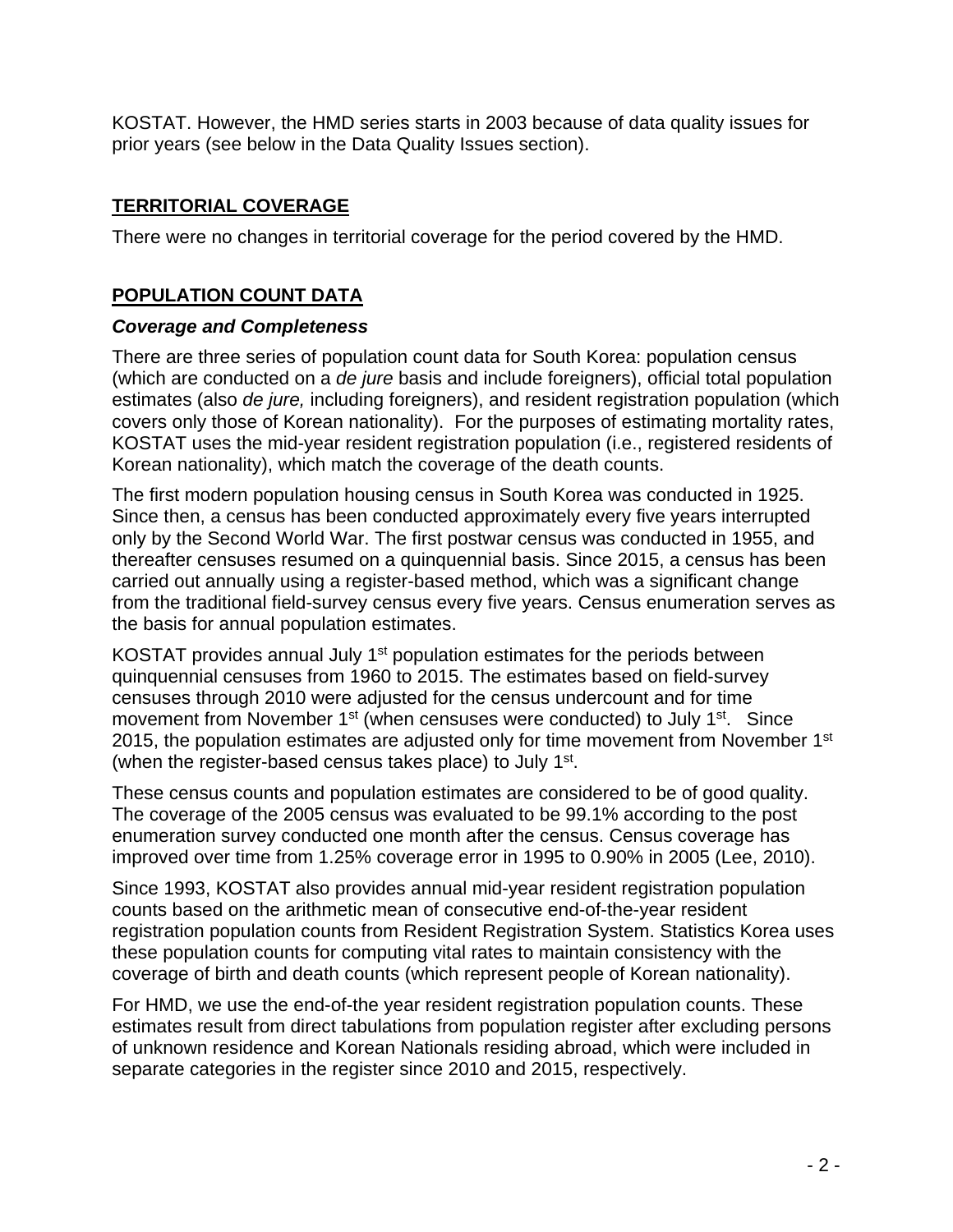Differences between the census counts and the resident registration population may result from differences in coverage, undercounting in the census, and Koreans who reside in a foreign country but do not report residing abroad (i.e., they appear in the resident registration population but are not counted by the census). The numerators and denominators for Korean mortality rates are consistent because deaths of persons who reside abroad but do not report residing abroad are supposed to be reported in the death counts.

# **DEATH COUNT DATA**

Registration of deaths is legally required in the Republic of Korea. Deaths are supposed to be reported to the local administrative office within one month after the death.

## *Coverage and Completeness*

The death counts represent registered residents of Korean nationality. If a legal resident of Korean nationality dies while outside the country, it is supposed to be registered in their system.

Although annual life tables for South Korea exist for since 1970, death registration is not considered complete until 2000. The overall completeness of death registration did not reach 98% until 1990 (Kim and Kim, 200), and the completeness of infant deaths only reached acceptable levels by 2000 (Lee, 2016). Park (1998) noted that only 32% of infant deaths were reported to the registration authorities for 1995. Prior to 2000, KOSTAT adjusted the life table infant mortality rate using the relationship between death rates at age 0 and at ages 1 to 4; after supplementing with cremation data, the coverage of infant deaths has increased by up to 70% of registered infant deaths for the period of 1997-1998 (Park, 2001). Lee (2016) noted that KOSTAT has collected extra information on infant deaths from crematories since 1999, and as a result, the completeness and accuracy of infant mortality statistics has dramatically improved. This was the main reason we chose to start the HMD mortality series after 2002. If necessary adjustments were made to infant deaths, reasonable mortality estimates could be obtained for years 1990 and later.

There is also a problem of delayed registration (i.e., deaths were not registered within the same year in which they occurred), but it has steadily improved over the last three decades. In 1995, delayed registration accounted for about 2% of all deaths (Park, 1998), but by 2015 the percentage had declined to 0.2% (Kim and Kim, 2017). Korean Vital Statistics are updated to incorporate delayed registrations once every 10 years (Kim and Kim, 2017).

# **BIRTH COUNT DATA**

Like deaths, birth registration is legally required in the Republic of Korea. Births are supposed to be reported to the local administrative office within one month after the birth.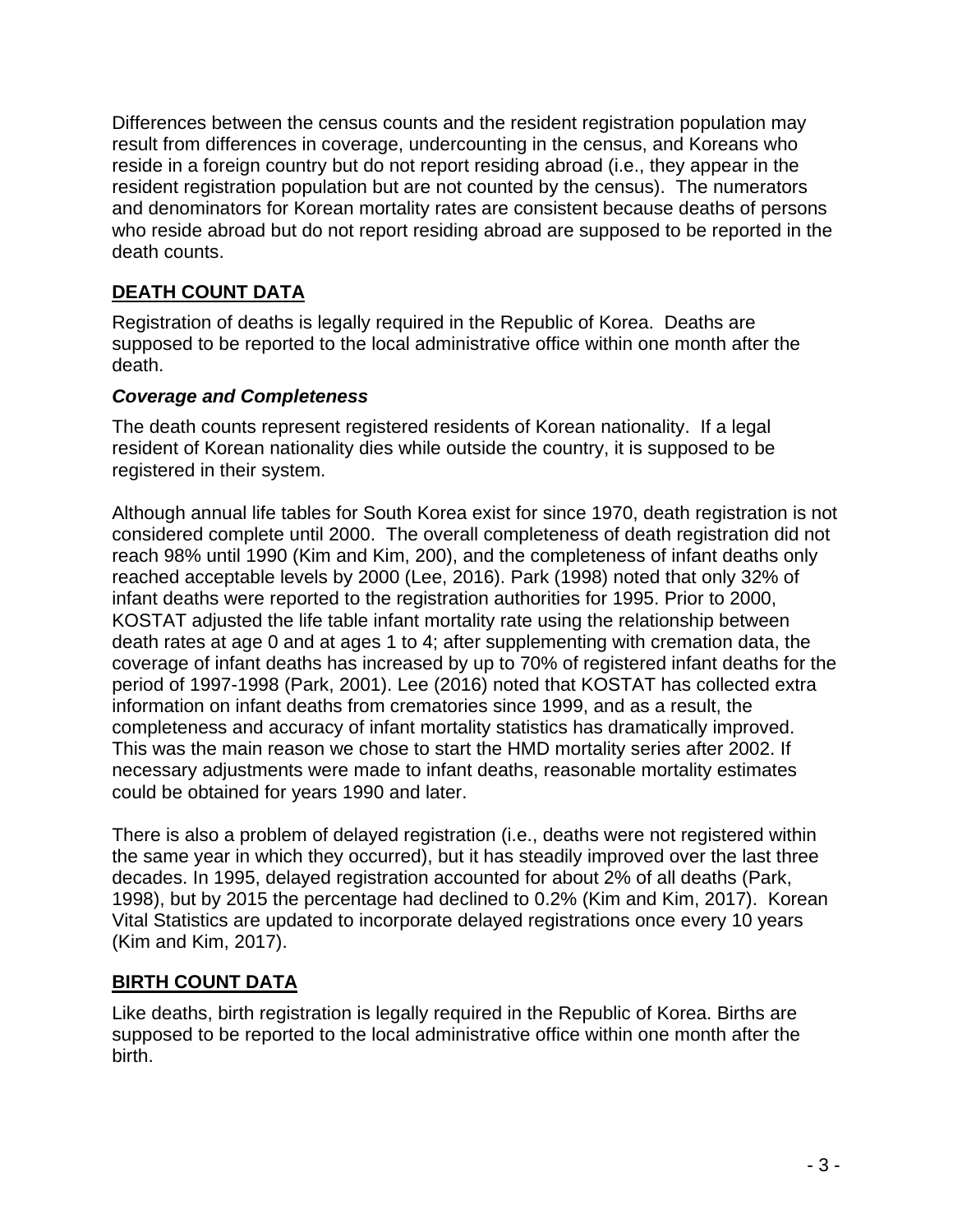#### *Coverage and Completeness*

Delayed registration of births (i.e., births reported after the year in which they occurred) has improved over recent decades. In 2015, delayed registration accounted for 0.3% of all births (Kim and Kim, 2017). As with deaths, delayed registrations (for births) are incorporated into Korean Vital Statistics once every 10 years (Kim and Kim, 2017).

### **DATA QUALITY ISSUES**

Our initial data quality analysis confirmed suspiciously low infant mortality prior to 2000. Although the pattern looked much more reasonable in 2000-2002, there was still some evidence of rising infant mortality during that period (see Figure 1), which suggested a data quality problem (e.g., completeness of death coverage improving over time). Figure 2 focuses on the relationship between infant and early childhood mortality. Compared with other HMD countries with a similar level of child mortality (*5q0*), the ratio of infant to under-five mortality in South Korea was suspiciously low for 1990-98 (Figure 2). Between 1998 and 1999, this ratio jumped from 51% to 70% for males and from 53% to 69% for females (which resulted from a suspicious doubling of the infant mortality rate between 1998 and 1999). There was another notable increase in the ratio of *1q0* to *5q0* from 72% in 2002 to 78% in 2003 for males (74% to 77%, respectively, for females). The ratio of infant to under-five mortality continued to increase over time, albeit more slowly; by 2016, it had reached 79% and 81%, respectively. Though increased concentration of child mortality towards the early days of life is not implausible in a context of rapid survival progress, a ratio below 70% when early child mortality has reached low levels  $(1q_0<0.01)$  appears to be decidedly on the low side. Given these findings together with the evidence of rising infant mortality during 2000- 2002 (Figure 1), we began the HMD series for South Korea in 2003.

A comparison of sex- and age-specific death rates in South Korea relative to Japan suggests that mortality rates in 2003 were generally higher in Korea than in Japan, especially at young (<18) and older (>60) ages. Among men, Korean rates at ages 30- 59 were also much higher than in Japan, although rates were more similar at ages 18- 24. In women, Korean rates were similar to or slightly higher than Japan throughout the age range 18-59. It is possible that there is some underestimation of out-migration (of Korean nationals) that may be biasing Korean death rates downwards, particularly at young ages (18-30) and among men among whom migration rates tend to be highest. However, given that net migration is low in Korea, any such bias is likely to be small. By 2016, death rates in Korea were similar to those in Japan except for among men aged 39-55 (higher in Korea) and among both sexes at ages 73-93 (again, higher in Korea).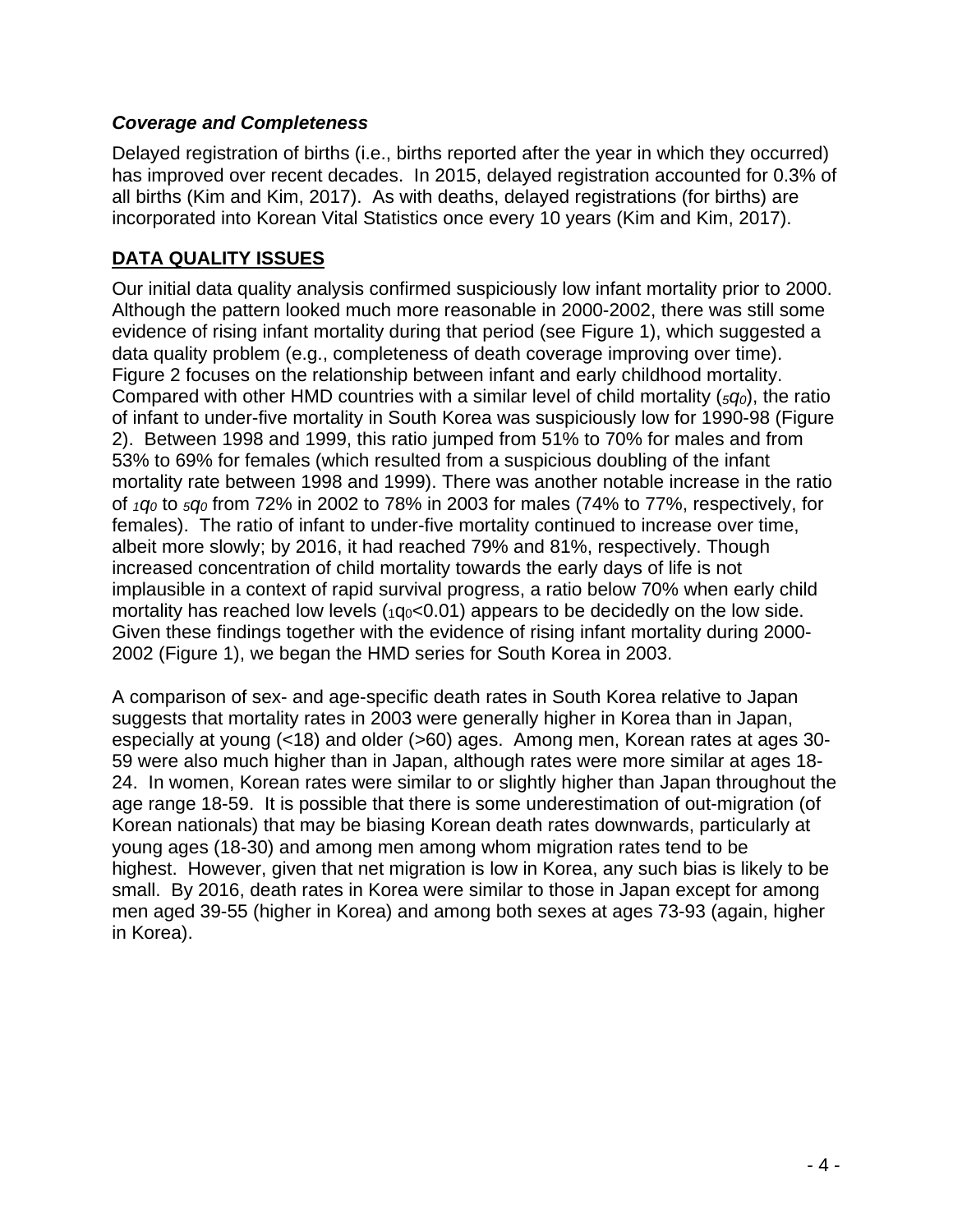



Sources: KOSIS estimates (Statistics Korea, 2017); UNPD estimates (UNPD, 2017). Note: United Nations Population Division (UNPD) estimates are for 5-year periods (1980-85,…2010-15) and have been plotted at approximately the mid-point of each period (1983, 1988,…2013).

Figure 2. Ratio of infant (<sub>1</sub>q<sub>0</sub>) to under-five (<sub>5</sub>q<sub>0</sub>) mortality plotted by <sub>5</sub>q<sub>0</sub>, separately by sex, **South Korea (1990-2016) versus HMD countries (excluding subpopulations)**

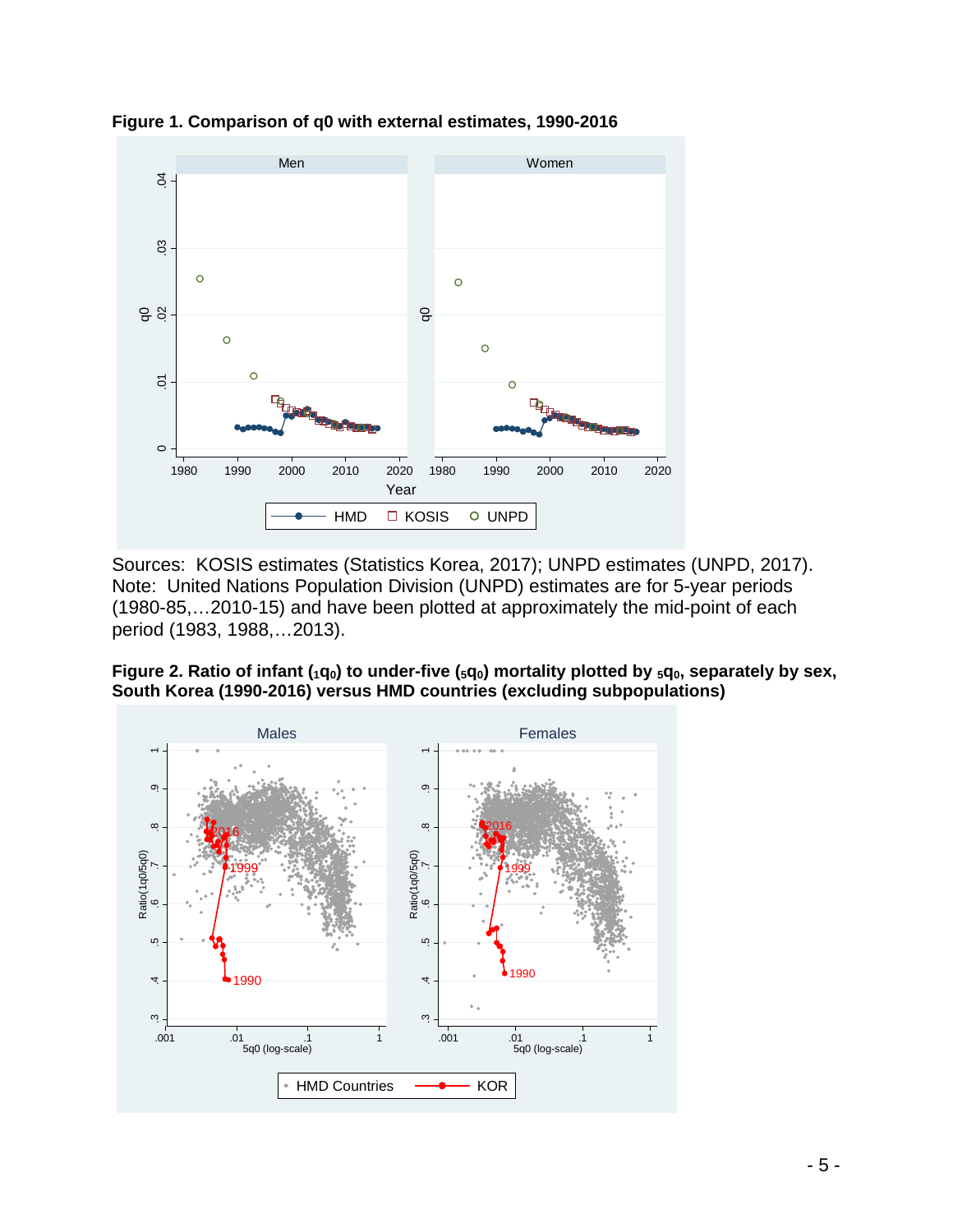#### **REVISION HISTORY**

#### *Changes with the November 2019 revision:*

**Deaths:** We used a revised set of death counts for 2003-2016 and added death counts for 2017-18.

**Births**: We added annual birth counts for 2017-18 and monthly birth counts for 1981-1999 and 2017-18.

**Population estimates**: We added population estimates for 2017-18.

#### **ACKNOWLEDGEMENTS**

We would like to thank the entire staff of the Vital Statistics Division and the International Statistics Cooperation Division at KOSTAT for valuable comments on the nature of the data and sources of population and vital statistics.

### **REFERENCES**

- Kim, Doo-Sub, Park, Sang-Tae, and Eun, Ki-Soo (2002), *Population of Korea.* Korea National Statistical Office.
- Kim, Jeeeun and Kim, Sooyoung. (2017). Information about Korean Vital Statistics. Personal Communication received via e-mail on November 15, 2017.
- Lee, Jaewon (2010), *Post Enumeration Survey for Population Survey*, Presented at the UNSD Census Meeting on May 10, 2010.
- Lee, Ji-Youn (2016). *Enhancing Korean Infant Mortality Statistics by Linking Administrative Data and Survey*. Presented at the UN Expert Group Meeting on November 4, 2016
- Park, Kyung-Ae. (1998). Recent trends and patterns of mortality in Korea. *Development and Society, Volume 27, Number 2*.
- Park, Kyung-Ae. (2001). Examination on Data for Estimation of Infant Mortality Level, *Korea Journal of Population Studies. Volume 24, Number 1*.
- Statistics Korea. (2017). Life Tables by Province, 1970-2014. Retrieved 6 September 2017 [\(http://kosis.kr/statHtml/statHtml.do?orgId=101&tblId=DT\\_1B41&language=en&conn\\_path=](http://kosis.kr/statHtml/statHtml.do?orgId=101&tblId=DT_1B41&language=en&conn_path=I3)  $13$ ).
- United Nations, Department of Economic and Social Affairs, Population Division (2017). *World Population Prospects: The 2017 Revision*, DVD Edition. New York: United Nations. Retrieved 28 June 2017 [\(https://esa.un.org/unpd/wpp/Download/Standard/Mortality/\)](https://esa.un.org/unpd/wpp/Download/Standard/Mortality/).